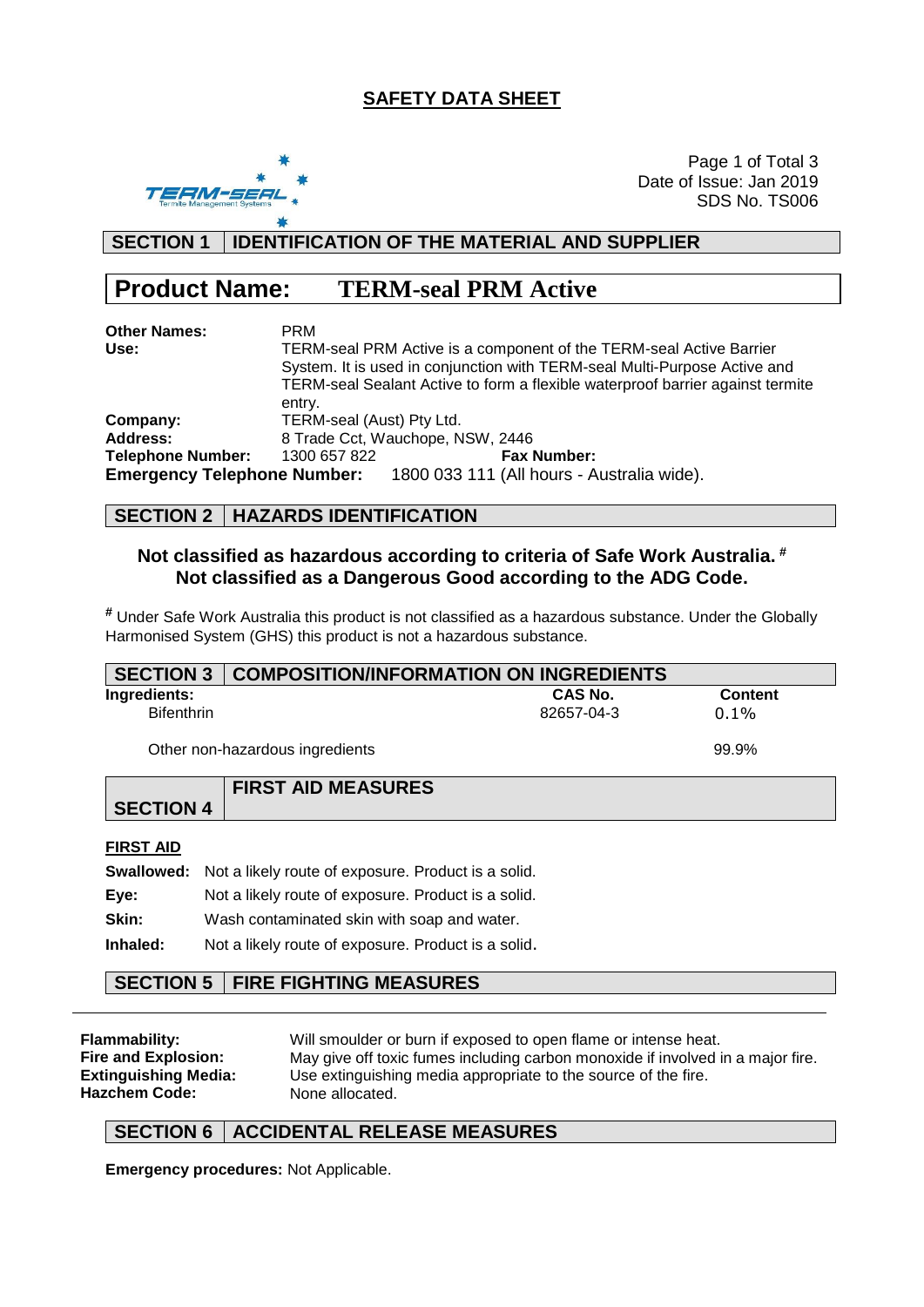# **Product Name:** TERM-seal PRM Active Page 2 of Total 3

### **SECTION 7 HANDLING AND STORAGE**

**Precautions for Safe Handling:** No special precautions required. **Conditions for Safe Storage:** Store in a dry, cool place out of direct sunlight.

### **SECTION 8 EXPOSURE CONTROLS / PERSONAL PROTECTION**

**National Exposure Standards:** None allocated. **Biological Limit Values:** None allocated. **Engineering controls:** None required.

**Personal Protective Equipment (PPE):** Wear gloves to prevent skin contact.

#### **SECTION 9 PHYSICAL AND CHEMICAL PROPERTIES**

**Appearance:** Flexible strips of grey plastic-like membrane. **Odour:** None.

## **SECTION 10 STABILITY AND REACTIVITY**

**Chemical Stability:** Stable under normal conditions of use.

**Conditions to avoid:** None known

**Incompatible materials:** Avoid contact with hydrocarbon solvents such as mineral turpentine and white spirits.

**Hazardous decomposition products:** May give off toxic fumes including carbon monoxide if heated to decomposition.

**Hazardous reactions:** None known.

## **SECTION 11 TOXICOLOGICAL INFORMATION**

#### *Potential Health Effects:*

No adverse health effects expected if this product is handled in accordance with this Safety Data Sheet and the product label.

**Acute**

**Swallowed:** Not a likely route of exposure.

**Eye:** Not a likely route of exposure.

**Skin:** May cause irritation in some sensitive individuals with repeated or prolonged contact.

**Inhaled:** Not a likely route of exposure.

**Chronic:** Practically non-toxic

## **SECTION 12 ECOLOGICAL INFORMATION**

**Environmental Toxicology:** May be harmful to aquatic organisms. Do not contaminate waterways with this product.

**Environmental Properties:** This product is not biodegradable and should be disposed of at an approved landfill.

## **SECTION 13 DISPOSAL CONSIDERATIONS**

**Spills & Disposal:** Wherever possible off-cuts and surplus material can be used for patching or placed in wall cavity. Material that cannot be used in this way should be placed in a sealed plastic bag and disposed of at an approved industrial waste disposal site. Dispose of in accordance with relevant local legislation.

## **SECTION 14 TRANSPORT INFORMATION**